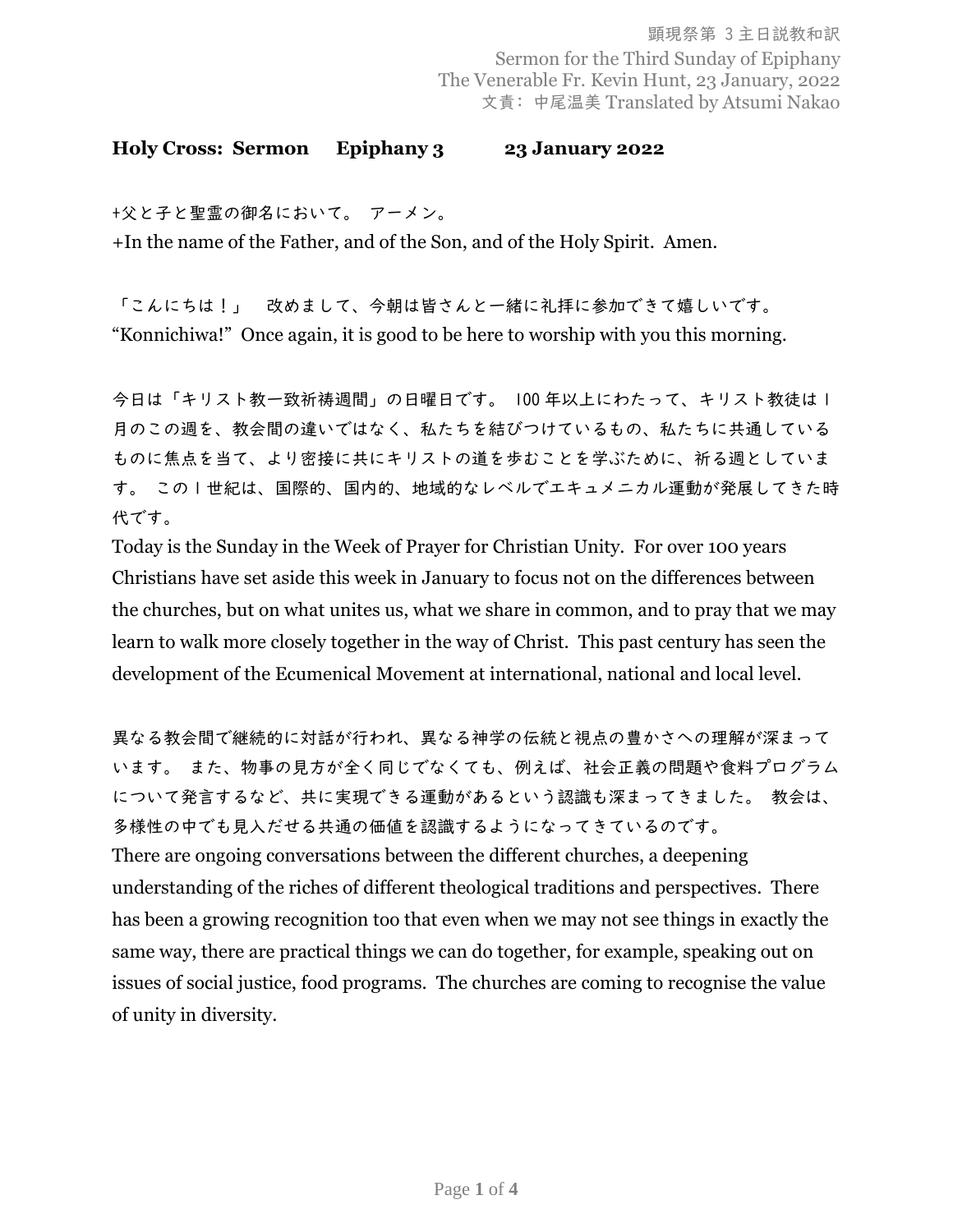顕現祭第 3 主日説教和訳 Sermon for the Third Sunday of Epiphany The Venerable Fr. Kevin Hunt, 23 January, 2022 文責: 中尾温美 Translated by Atsumi Nakao

第二課では、聖パウロがこのことをはっきりと述べています。「私たちはみな、ユダヤ人もギ リシヤ人も、奴隷も自由人も、一つのからだとなるように、一つの御霊によってバプテスマを 受け、そしてすべての者が一つの御霊を飲む者とされました」日本人、カナダ人、先住民、イ ギリス人、あるいは聖公会、ローマカトリック、バプテスト、連合など、あらゆる国籍やアイ デンティティーを加えることも十分に可能でしょう。 すべての多様性の中で、私たちは洗礼を 通して、キリストにあって一つの体なのです。

In the second lesson St Paul spells this out quite clearly: 'in the one Spirit we have been baptised into one body, Jews or Greeks, slaves or free.' We could well add 'Japanese, Canadian, Indigenous, British – or Anglican, Roman Catholic, Baptist, United – and all other nationalities and identities. In all our diversity, through our baptism we are one Body in Christ.

しかし、私たちは皆同じではなく、画一的でもありません。 個人、教会、教団、それぞれに固 有の恵みとアイデンティティがあるのです。 聖パウロはこのことを説明するために、手と足、 耳と目という体のさまざまな部分について語ります:それぞれが全体の生活の中で役割を持 ち、共通の幸福のためにお互いを必要としています。

But we are not all the same, not all uniform. Each individual – person, church, denomination – has its unique gift and identity. St Paul talks about the different parts of the body to illustrate this – the hand and the foot, the ear and the eye: each has its part to play in the life of the whole; each needs the other for its mutual well-being.

これは聖公会の教会の歩みのすべてにあてはまります:聖十字教会は、近隣の教会と連携して ニューウエストミンスター教区を形成し、それぞれが全体に対して賜物と宣教をもたらしてい ます;私たちの教区は、全国の他の教区と共同でカナダ聖公会として活動しています。 So it is for us, at every level of our Anglican church life: our parish of Holy Cross is linked with neighbouring parishes to form the diocese of New Westminster, each bringing gifts and ministry to the whole; our diocese joins with others across the country as the Anglican Church of Canada.

そして、アメリカ聖公会、日本聖公会、フィリピン聖公会、南アフリカ聖公会、英国国教会な ど、世界中の聖公会と交わり、聖公会を構成しているのです。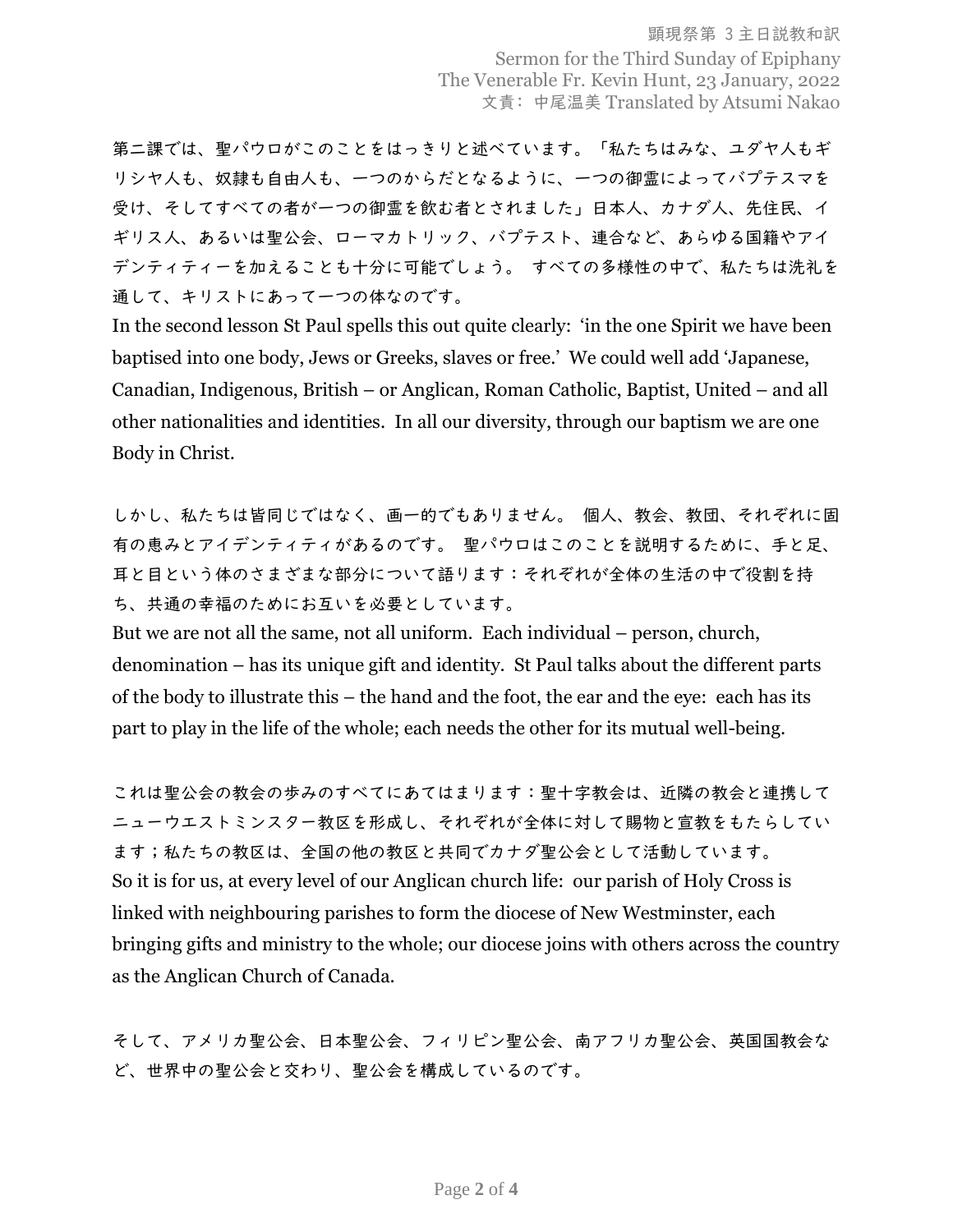Then we are in fellowship with other national Anglican churches across the world, for example, the Episcopal Church in the United States, the Nippon Sei Ko Kai, the Episcopal Church of the Philippines, the Anglican Church of Southern Africa, the Church of England, making up the Anglican Communion.

今年の後半には、世界中の聖公会の主教たちがランベス会議として集まり、多様性の中の聖公 会の結束を目に見える形で表現し、それぞれの地域の教会がその特定の文化や状況の中で福音 を実現しようとすることが期待されています。

Later this year it is hoped that the Anglican Bishops across the world will meet as the Lambeth Conference, a visible expression of our Anglican unity in diversity, each local church seeking to live out the Gospel in its particular culture and context.

このキリスト教一致祈祷週間において、私たちは、仲間の聖公会および世界中のすべての教会 と共有する共通の洗礼を喜びましょう。 私たちは、すべての違いと多様性をもって、ともにキ リストの体であることを喜ぼうではありませんか。

In this Week of Prayer for Christian Unity, let us then rejoice in our common baptism, which we share with our fellow Anglicans and all churches around the world. Let us rejoice that together, with all our difference and diversity, we are the Body of Christ.

私たちも、このニューウエストミンスター教区、そしてこの聖十字教区で、キリストにある私 たちの生活を共に喜びましょう。

Let us rejoice too in our life together in Christ, here in this diocese of New Westminster, and in this parish of Holy Cross.

この場所でキリストの体を築き上げるために、皆さん一人ひとりがこの共同体にもたらすさま ざまな聖霊の賜物を見分ける恵みを祈りましょう - 物事をスムーズに進める人、おもてなしで 有名な聖十字教会の賜物を実践する人、建物や庭を手入れする人、人の話に耳を傾け世話をす る人、礼拝に貢献する人、これらの異なる賜物はすべて共通の利益のために必要とされていま す。

Let us pray for grace to discern the different gifts of the Spirit each of you brings to this community, to build up the Body of Christ in this place – those who make things run smoothly, those who practise the gift of hospitality, for which Holy Cross is so well